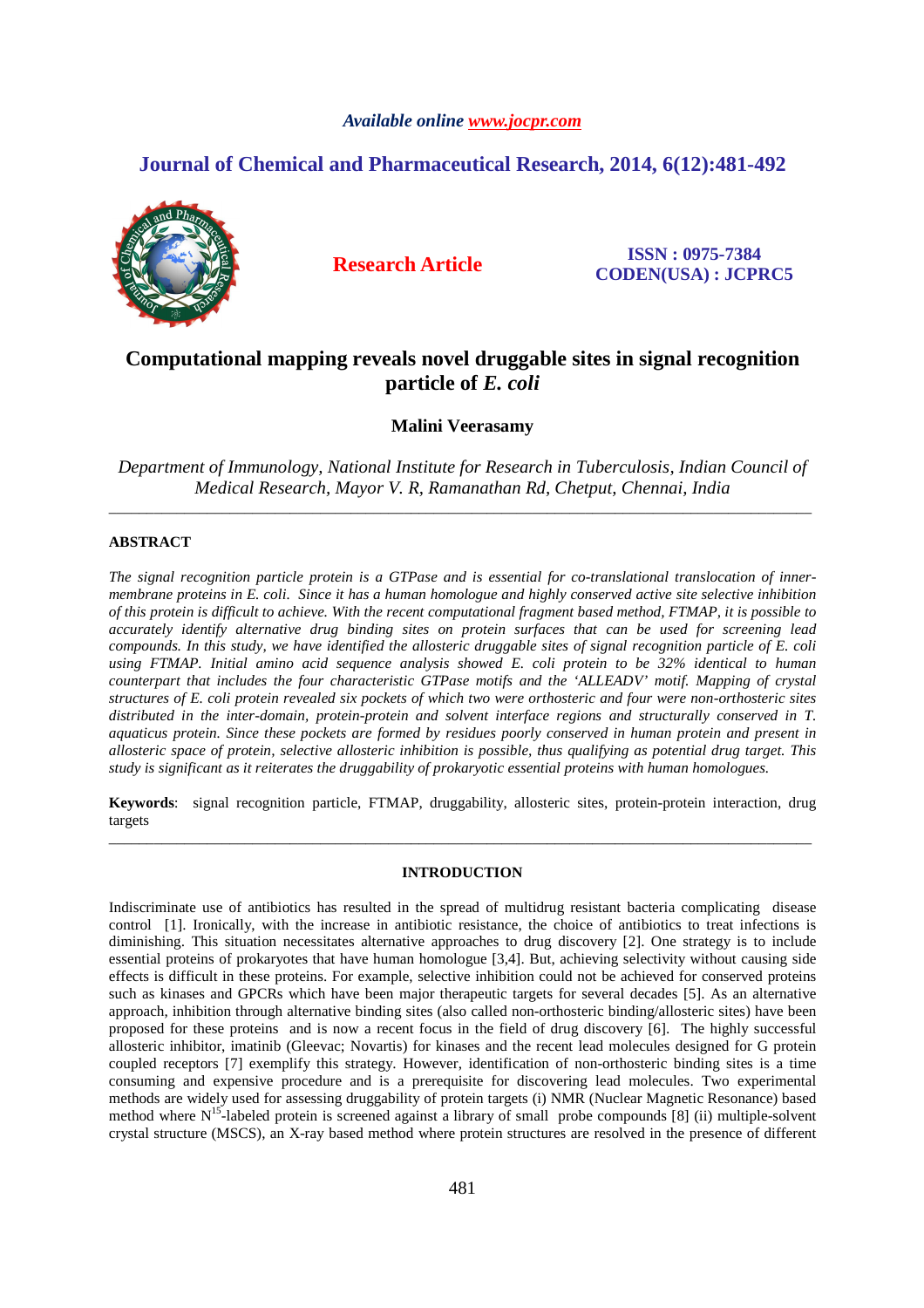organic probe molecules in aqueous solutions and screened for probe binding [9]. The MSCS methods were further translated into computational methods which were used for predicting the druggable pockets [10–13]. Among these the FTMAP approach based on fast Fourier transform correlation was able to reproduce MSCS experiments with accuracy (16).

*\_\_\_\_\_\_\_\_\_\_\_\_\_\_\_\_\_\_\_\_\_\_\_\_\_\_\_\_\_\_\_\_\_\_\_\_\_\_\_\_\_\_\_\_\_\_\_\_\_\_\_\_\_\_\_\_\_\_\_\_\_\_\_\_\_\_\_\_\_\_\_\_\_\_\_\_\_\_*

In light of the above developments, we chose to explore the druggability of an important and ubiquitous protein, signal recognition particle (SRP) [16], of *E. coli*. SRP is essential in *E. coli* for viability [17] and is required for the co-translational translocation of inner membrane proteins in *E. coli* [19,20] thus providing rational for exploring it as a drug target*.*

SRP is a ribonucleoprotein and is conserved across all kingdom of life [21]. In *E .coli* it consists of a single protein (48 KDa) (also called Fifty four homologue, Ffh) complexed with 4.5S RNA [22]. In eukaryotes, it is more complex consisting of a protein (54 KDa and a 7S RNA and six subunits (24). During the co-translational translocation SRP binds to the signal peptide of the nascent chain that emerges from the translating ribosome [24], subsequently it forms a heterodimer with its cognate receptor SR [25], following which it transports the signal peptide-nascent chain-ribosome complexes to the translocation apparatus at the membrane, finally reciprocal GTPase hydrolysis takes place between SRP-SR leading to release of the signal-peptide-RNC cargo to the translocon and dissociation of SRP and its receptor in their GDP bound forms [26]. Both the SRP protein and SR are GTPases and structural homologues [27,28].

SRP is a three domain protein consisting of an N terminal domain and the GTPase G domain together forming the 'NG' domains [29] and a C-terminal methionine-rich 'M' domain, that binds to signal peptide and 4.5S RNA [30,31] (Fig 1A, M domain and 4.5S RNA not shown). Another region unique for SRP family of GTPase is the IBD (Insertion Box Domain) in G domain. The GTPase catalytic centre in G domain, is formed by four characteristic GTPase motifs GTGKTTT (G1), DTRFAG (G2), DTAGR (G3) and TKVD (G4) which bind to different regions of the GTP molecule (Fig 1A)[29]. The catalytic face of G domain along with highly conserved 'ALLEADV' motif of N-domain and the 'DARGG' motif at N/G interface are major SRP-SR interface forming regions of the heterodimer (Fig 1B) [32]. The heterodimerization is a crucial GTPase priming step for SRP and mutations of SRP-SR interface residues are deleterious to protein function [33]. Surprisingly, the mutation of residues of 'DARGG' motif is lethal to *E .coli* the reason for which is attributed to inability of SRP mutant protein to form heterodimers and not due to loss of GTPase activity. This biochemical evidence along with structural data [34] established that the N/G interface is flexible and provides freedom of movement for N-domain during heterodimer formation. Thus, these evidences indicate that protein undergoes allosteric modulation during SRP-SR dimerization, the inhibition of which is deleterious to the survival of bacteria thus providing strong reasons for identifying allosteric binding sites in this protein.

Despite the availability of the above biochemical, mutational studies and crystal structures of *E. coli* and *T. aquaitcus* SRP, to our knowledge there is no report of specific inhibitor for this protein. The only known ligands are the GTP or non–hydrolysable GTP analogues such as GMPPCP and GMPPNP that bind to the known orthosteric sites and cannot be used for selective inhibition. Thus, identifying allosteric sites would not only help in screening lead molecules but in the process also discover several SRP specific inhibitors. In this work, we used the FTMAP algorithm to identify the non-orthosteric druggable sites in crystal structure of *E. coli,* which can be exploited in the structure-based design of allosteric ligands.

# **EXPERIMENTAL SECTION**

The X-ray structure of the SRP protein of *E. coli* and T*. aquaticus* were taken from Protein Data Bank and were mapped using the FTMAP algorithm from the website (http://ftmap.bu.edu/param). This method consists of four steps as follows [13].

(i) The FTMAP algorithm scans the surface of SRP with 16 different small organic probe molecules (ethanol, isopropanol, isobutanol, acetone, acetaldehyde, dimethyl ether, cyclohexane, ethane, acetonitrile, urea, methylamine, phenol, benzaldehyde, benzene, acetamide and N,N-dimethylformamide) using the fast Fourier transform correlation. These probes have varying hydrophobicity and hydrogen bonding capacity. For each probe billions of different binding conformations are tried and the energy calculated for each. From these the best 2000 docked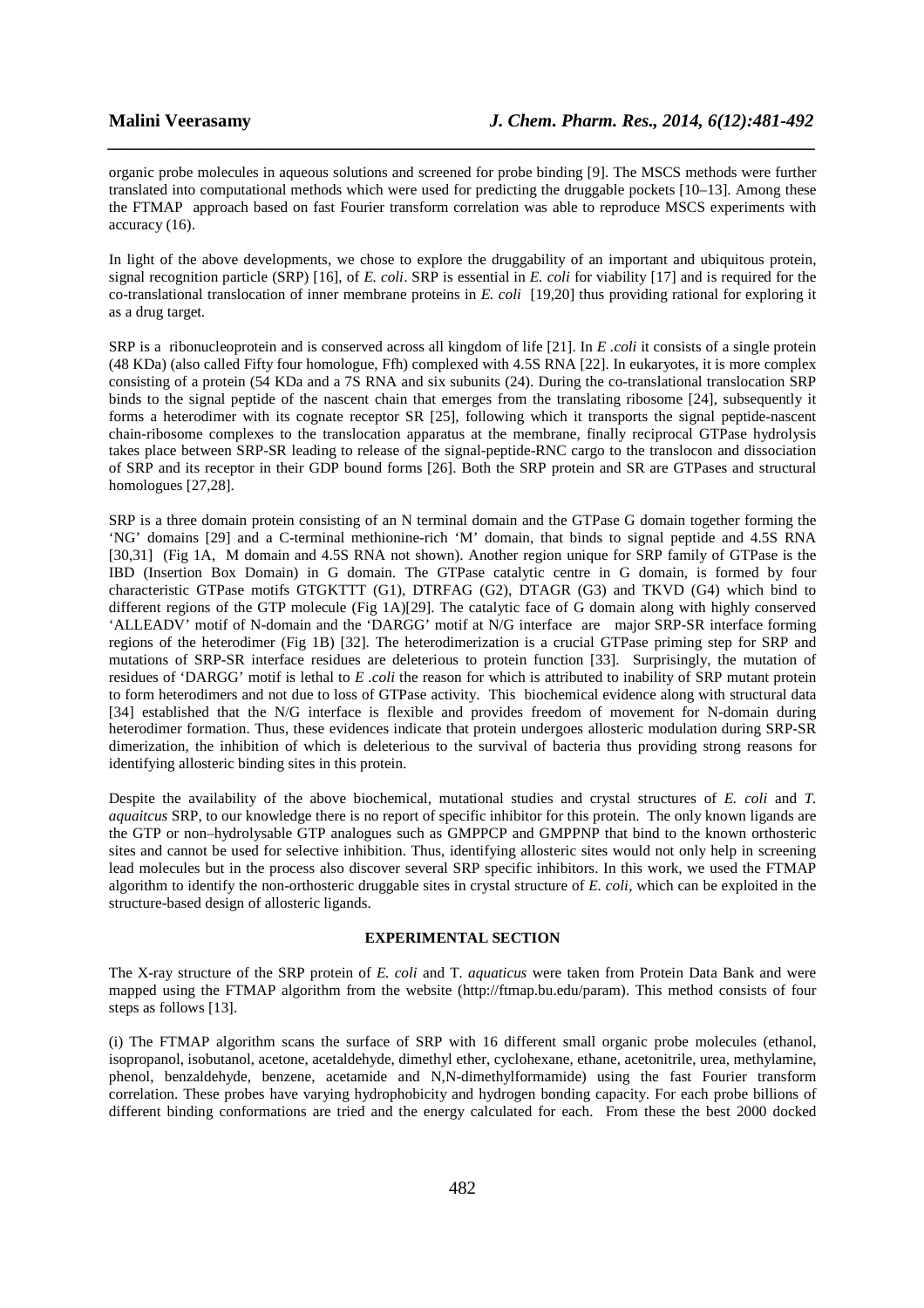positions are chosen for energy minimization and clustered. Of these the lowest six are taken as the hotspots based on the binding energy.

*\_\_\_\_\_\_\_\_\_\_\_\_\_\_\_\_\_\_\_\_\_\_\_\_\_\_\_\_\_\_\_\_\_\_\_\_\_\_\_\_\_\_\_\_\_\_\_\_\_\_\_\_\_\_\_\_\_\_\_\_\_\_\_\_\_\_\_\_\_\_\_\_\_\_\_\_\_\_*

(ii) The six low-energy clusters of different probe types are once again clustered, which are called consensus sites  $(CS)$ .

(iii) The CSs are ranked by the number of probes clustered in it and the one having the maximum number of probes is designated the highest rank and also considered the most druggable site. In this work, the 10 largest CSs have been analyzed – namely CS1 (largest CS) through CS10 (smallest CS). The FTMAP server produces three files as output: (i) PDB co-ordinates of protein structure with their corresponding probes. (ii) statistics on non-bonded interactions made by probes to specific residues of the protein (iii) statistics of hydrogen-bonded interactions made by probes with each residue of the protein



**Figure 1 Cartoon diagram of SRP NG domain (A) Schematics of SRP NG domain (cartoon, rainbow) with GTP (black sticks) bound in the orthosteric site (OS). The N domain (blue shades) and G domain (green to red) are shown. The four conserved GTPase motifs G1, G2, G3 and G4 characteristic of SRP is highlighted as purple colour (box). Inset shows the orthosteric site (OS) with bound GTP and the four GTPase motifs G1 (GTGKTTT), G2 (DTFRAG), G3 (DTAGR) and G4 (TKVD) motifs. The IBD region (in G domain is unique for SRP family of GTPases and carries the G2 motif. '\*' indicates the 'ALLEADV' motif. The α4 helix between the N and G domain forms the N/G interface (B) Cartoon representation of SRP (rainbow)/SR (grey cartoon) heterodimer complex. The two bound GMPPCP molecules (black sticks) is present in the SRP/SR interface and the four GTPase motifs of SRP (purple regions) are shown** 

### **RESULTS AND DISCUSSION**

### **Sequence analysis of** *E. coli* **and** *H. sapiens* **SRP**

The amino acid sequence (full length) of signal recognition particle protein (SRP) of *E. coli* and *H. sapiens* were compared (Fig 2) using Jalview software [35] to identify the identical and non identical regions of the protein. *E. coli* SRP is only 32% identical to SRP of *H. sapiens.* Out of the four characteristic GTPase motifs the residues of G1, G3 and G4 motif were identical. The residues of G2 motif which bind to the β-phosphate of GTP were poorly conserved. In addition, the residues of characteristic 'ALLEADV' motif were also identical but the residues of 'DARGG' were poorly conserved. Although the conserved nature of SRP is well known [21] we did this analysis to highlight the less conserved regions in *E. coli* which is speculated to form the non-OS druggable sites in the protein.

# **Mapping non-orthosteric sites in** *E. coli SRP*

The crystal structure of *E. coli* SRP (PDBID 2XXA, chain A) (Table 1) was taken from Protein Data Bank (PDB) and used for mapping. Results were viewed using PyMOL [36]. In 2XXA, SRP (A chain) protein is co-crystallized with its receptor (B chain) and 4.5S RNA. The GMPPCP molecules are bound to their respective orthosteric site (OS). All the three domains N, G, and M domain are present in SRP. The mapping results of only the NG domain (amino acid residues 1- 296) of SRP (2XXA, chain A) are discussed in this paper and are summarized in Fig 3A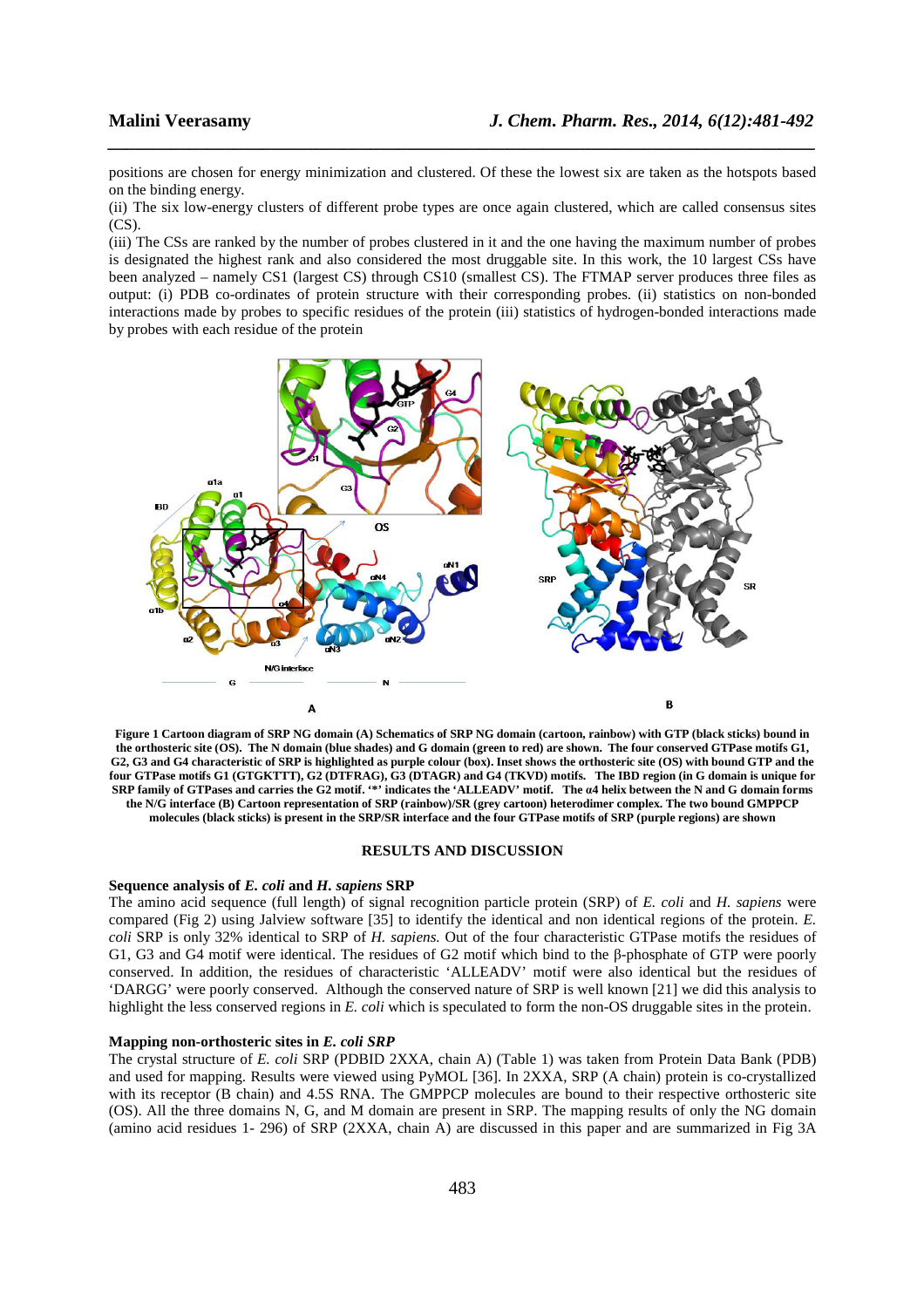which shows the global distribution of the 6 predicted consensus sites (CS). In structure 2XXA, two neighbouring CSs overlap with fragments of the orthosteric ligand, GMPPCP shown as black stick (Fig 3A) and four are distributed in sub-regions of inter-domain interface, SRP-SR interface and between the helixes of N domain (Fig 3B). For 2XXA, the OS CSs are ranked  $3<sup>rd</sup>$  and 6th (Fig 3A). The top two highest ranking non-orthosteric consensus sites were found in the SRP-SR interface in G-domain next to the catalytic centre and in the N-domain (Fig 3B). The CS corresponding to non-orthosteric sites were designated as S1, S2, S3 and S4 in the order of their CS ranking for future analysis; wherein, S1 corresponds to CS1, S2 to CS2, S3 to CS4 and S4 to CS5.

*\_\_\_\_\_\_\_\_\_\_\_\_\_\_\_\_\_\_\_\_\_\_\_\_\_\_\_\_\_\_\_\_\_\_\_\_\_\_\_\_\_\_\_\_\_\_\_\_\_\_\_\_\_\_\_\_\_\_\_\_\_\_\_\_\_\_\_\_\_\_\_\_\_\_\_\_\_\_*



**Figure 2 Amino acid sequence alignment of SRP of** *Homo sapiens* **and** *Escherichia coli***. Alignment of amino acid sequences of** *H. sapiens* **and** *E. coli* **showing identical residues highlighted as blue. The four characteristic GTPase motifs G1 (GTGKTTT), G2 (DTFRAG), G3 (DTAGR) and G4 (TKVD) are underlined red. The 'ALLEADV' motif and 'DRAGG' motifs are underlined black. The poorly conserved residues (not highlighted) are characteristic of the family of organism they represent. Picture was created using Jalview** 

### **Structural conservation of non-orthosteric sites in** *E. coli* **SRP and** *T. aquaticus SRP*

 In order to verify whether the non-orthosteric sites were conserved in *E. coli* SRP we mapped the crystal structure of *T. aquaticus* SRP which is 45% identical to *E. coli* SRP. There are 18 structures of *T. aquaticus* SRP available in PDB database out of which four structures 1LS1, 2CO3, 1JPN and 1RJ9 representing four different conformers (Table1) were mapped (see Supplement Fig S1 and Table S1 for mapping results). The CS of each of the *T. aquaticus* structure was manually compared with that of *E. coli* SRP and the sites commonly occurring in structures of both the organism were identified. Fig 4 illustrates the general distribution of consensus sites in *T. aquaitcus* with the commonly occurring sites discriminated as red spheres. The non-OS sites conserved in both *E. coli* and *T. aquaticus* and their respective cluster population are described in Table 2. The S3 site at the N/G interface was the most frequently occurring sites followed by S1 site both within the top five rankings of CS (Table 2). Also S1 typically can accommodate all the 16 different probe types in all the conformations. In contrast the S4 that occurs in G domain near the Insertion Box Domain (IBD) region was found only in 1LS1 structure of *T. aquaticus*.

### **Residues of non-orthosteric sites of** *E. coli* **SRP are not conserved in** *H. sapiens*

 It is important to know whether the residues that line non-OS sites of 2XXA are not conserved in *H. sapiens* to qualify as a drug target. Although the sequence analysis (Fig 2) sufficiently proves the variability, deeper verification by directly comparing the residues of the non-OS sites with equivalent residues of *H. sapiens* SRP would provide stronger evidence. The interacting residues of the four non-OS sites of 2XXA are summarized in Table 3. The key residues are those that form maximum non-bonded interactions with the probe. Since the structure of *H. sapiens* was not available we resorted to comparing residues of non-OS sites from 2XXA with equivalent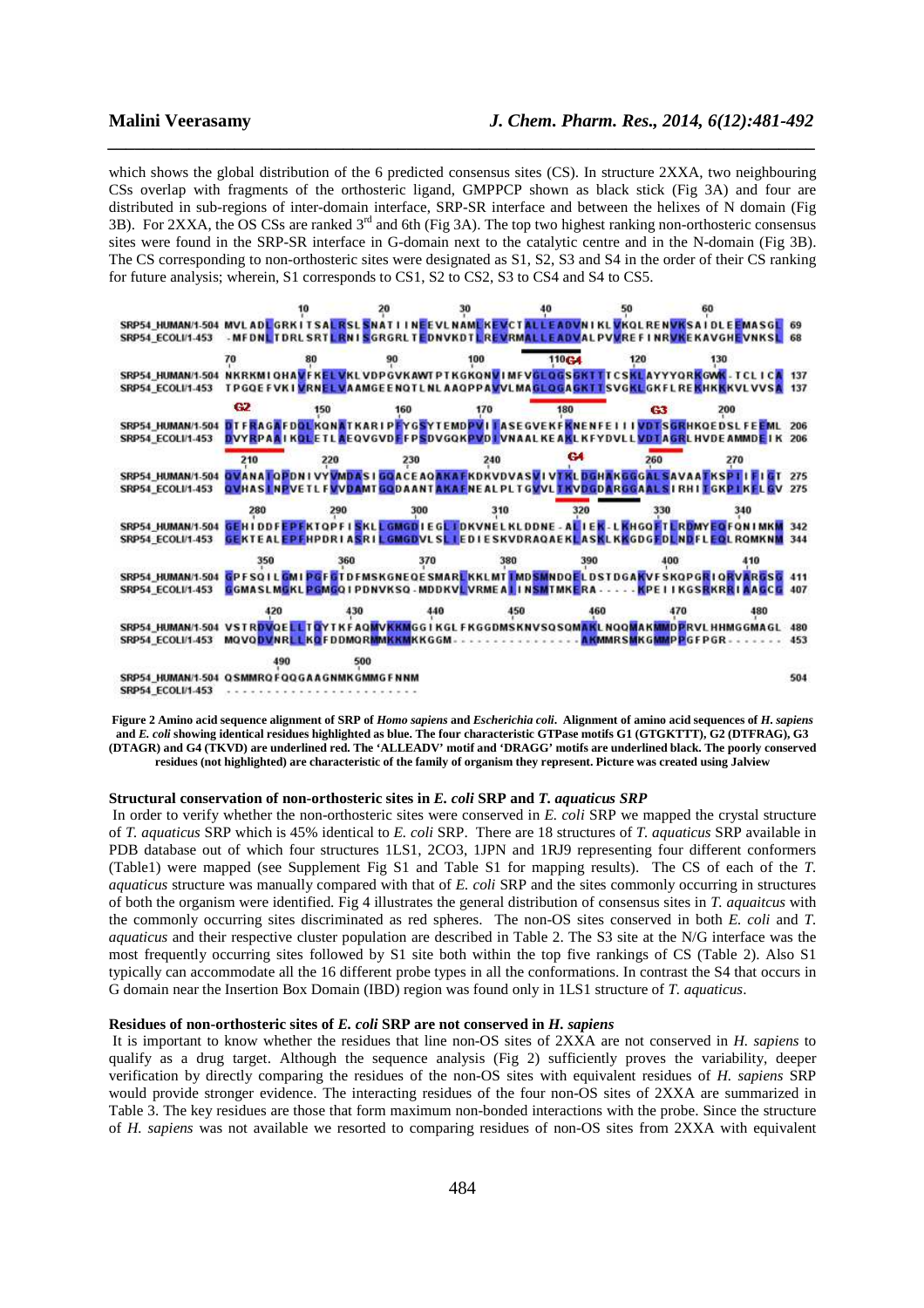residues in the sequence of *H. sapiens* SRP and also *T. aquaticus* SRP (Fig 5)*.* The residues within 4 Aº distance from the probe clusters in each non-OS of 2XXA were taken for comparison. The residues of non-OS sites S3 and S4 of 2XXA are poorly conserved in human SRP. The key interacting residues of non-OS sites S1 and S2 were conserved in human SRP but the surrounding residues are poorly conserved.

*\_\_\_\_\_\_\_\_\_\_\_\_\_\_\_\_\_\_\_\_\_\_\_\_\_\_\_\_\_\_\_\_\_\_\_\_\_\_\_\_\_\_\_\_\_\_\_\_\_\_\_\_\_\_\_\_\_\_\_\_\_\_\_\_\_\_\_\_\_\_\_\_\_\_\_\_\_\_*



**Figure 3 Mapping results and general distribution of consensus sites of** *E. coli* **SRP. (A) Schematic of SRP NG domain showing the general location of the predicted consensus sites (CS). The results of mapping are superimposed on the NG domain of 2XXA chain A (rainbow colour). The OS substrate (GMPPCP) is represented as stick (black). The protein is shown as green cartoon and 6 predicted consensus sites of 2XXA are depicted as probe clusters. Non-OS clusters shown as spheres and OS clusters represented as surface; colors reflect the rank (numbers of probe clusters per site); see legend for rank. The CS ranked 1 (pink), 2 (yellow), 4 (white) and 5 (orange) are non-orthosteric sites designated as S1, S2, S3 and S4 respectively (B) General location of the CS in SRP with respect to heterodimer conformation. CS are shown as probe clusters represented as sticks; colors reflect the rank (numbers of probe clusters per site) of the CS in SRP (rainbow cartoon); see legend for rank. CS1 (pink stick) is located below the active site with bound GMPPCP molecules in the SRP-SR interface. Images were created using PyMOL** 

### **Properties of non-OS sites of** *E. coli* **SRP**

The residues of the four non-OS site of *E. coli* SRP were further analyzed to understand the nature of the cavity. The details of the four non-OS sites S1, S2, S3 and S4 of 2XXA are described below.

# **(i) S1: SRP- SR interface- P loop**

Site 1 lies in the SRP-SR interface sharing residues with the P-loop, G3 and G4 motif of the orthosteric site (Fig 6A,B, Table 3). This pocket is smaller than the orthosteric site and the key interacting residues are L108, Q109 of 'P-loop' (Fig 6B). The residues that form the hydrogen bonds with the probes are Q109 and G110 which are also on P-loop. The K249 of this cavity is a highly conserved residue of the G4 motif involved in binding of the guanine base of GTP. Except for V221 in the β3 sheet of G domain all the residues of this cavity lie in the flexible loop region. The probes in this cavity appear scattered at the mouth of the cavity (Fig 6B).

### **(ii) S2: N-domain - αN4- αN2**

Site 2 is formed within the N domain and lies between helix 2 and helix 4 (Fig *7*A) of SRP. This void lies near the 'ALLEADV' motif and does not occur in any of the 4 SRP structures of *T. aquaticus*. The key non-bonded residue is T30 which is conserved in both *E .coli* and *T. aquaticus*. The key hydrogen bonding residues are R14 and G71.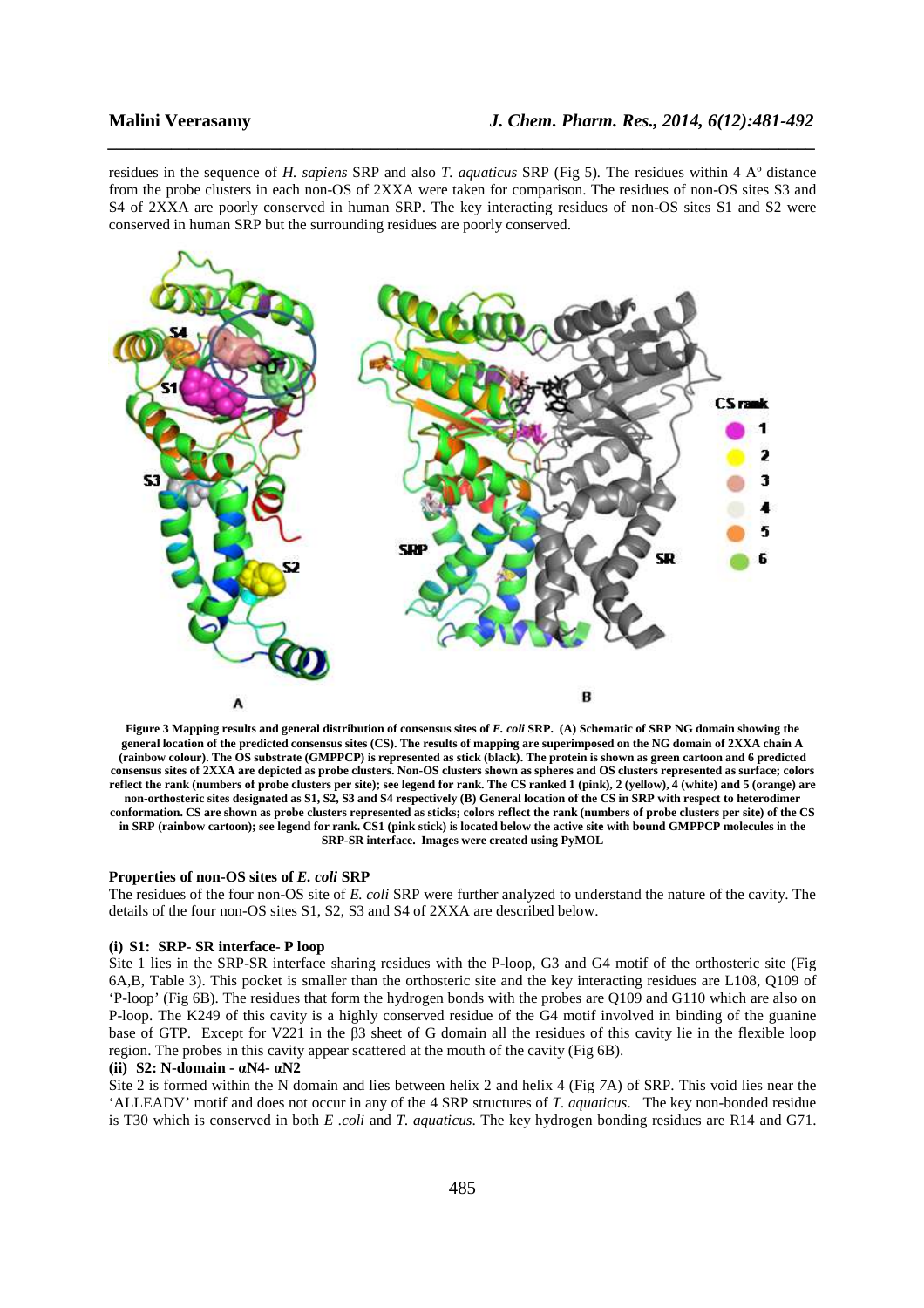Unlike S1, in this cavity the probes are aligned to the centre and all the 16 types of probes are incorporated (Fig 7B). Although present near 'ALLEADV' motif it is not present in the interface region and is solvent exposed (Fig 3B). **(iii) S3**: **N/G domain interface - α4 helix**

*\_\_\_\_\_\_\_\_\_\_\_\_\_\_\_\_\_\_\_\_\_\_\_\_\_\_\_\_\_\_\_\_\_\_\_\_\_\_\_\_\_\_\_\_\_\_\_\_\_\_\_\_\_\_\_\_\_\_\_\_\_\_\_\_\_\_\_\_\_\_\_\_\_\_\_\_\_\_*

S3 is found in the interface of N and G domain, in the hydrophobic cavity adjacent to the highly conserved 'DARGG' (Fig 8A). Within this cavity, the probes tend to bind to the wall of the mouth (Fig 8B). The residues of this cavity are contributed by the  $\alpha$ N4 of N domain and the short  $\alpha$ -helix ( $\alpha$ 4) in the N/G domain interface. Both the key non-bonded and hydrogen bonding residues are A85 and H264 and is conserved in both *E. coli* and *T. aquaticus*. This void is largely populated by hydrophobic residues confirming the hydrophobic environment of the pocket and can bind to 13 of the 16 types of probes. This site is present in all the conformations of *T. aquaticus*. **(iv) S4: G –domain – IBD domain** 

S4 (Fig 9) lies on the exterior surface of the G domain facing the solvent. The residues forming this cavity are located within the IBD domain of the G domain (Fig 9A). Unlike other sites which are lined by conserved residues this region is unique for *E. coli SRP* and none of the residues are conserved in *T. aquaticus* and thus can be used for designing drugs specific for *E. coli*. The key hydrogen bonding residues are N213 and P100 both found in the loop region. The key non-bonded residues are the N213 and P99 also in the loop. The cavity can accommodate six probe types and is centered against the wall of the shallow cavity.



**Figure 4 Mapping results of four different conformers of** *T. aquaticus* **SRP. Schematics of SRP NG domain of** *T. aquaticus* **showing the general distribution of top 10 CSs of crystal structures 1LS1, 2CO3, 1JPN and 1RJ9. The protein is shown as orange cartoon, the orthosteric site (OS) substrate GMPPCP is represented as stick (black). The predicted CSs are shown as probe clusters (represented as spheres and surface); red spheres indicate non-OS CS conserved in 2XXA; CS overlapping with OS are shown as grey surface. Images were created using PyMOL** 

|                      | S1                                                               | S2                                    | S3 | S4 |
|----------------------|------------------------------------------------------------------|---------------------------------------|----|----|
|                      | <b>Escherichia colt* LOGALVDMTK RTLEVGQFVM RAELRHG Q PPA KNV</b> |                                       |    |    |
| Homo sapiens         |                                                                  | LOGSHVDSIK RMLEVRKIOM RLPLVAK GKONKOD |    |    |
| Thermus<br>aguaticus |                                                                  | LOGSLVDMTK RTLEIAEILM RAGLRHG KDRNRGD |    |    |

**Figure 5 Conservation of residues of non-OS sites of** *E. coli* **SRP. The residues of non-orthosteric sites of** *E. coli* **SRP (PDB ID 2XXA) aligned with equivalent residues of** *T. aquaticus* **and** *H. sapiens* **SRP sequence***.* **Residues conserved in** *E. coli* **and** *H. sapiens* **SRP are shown in red**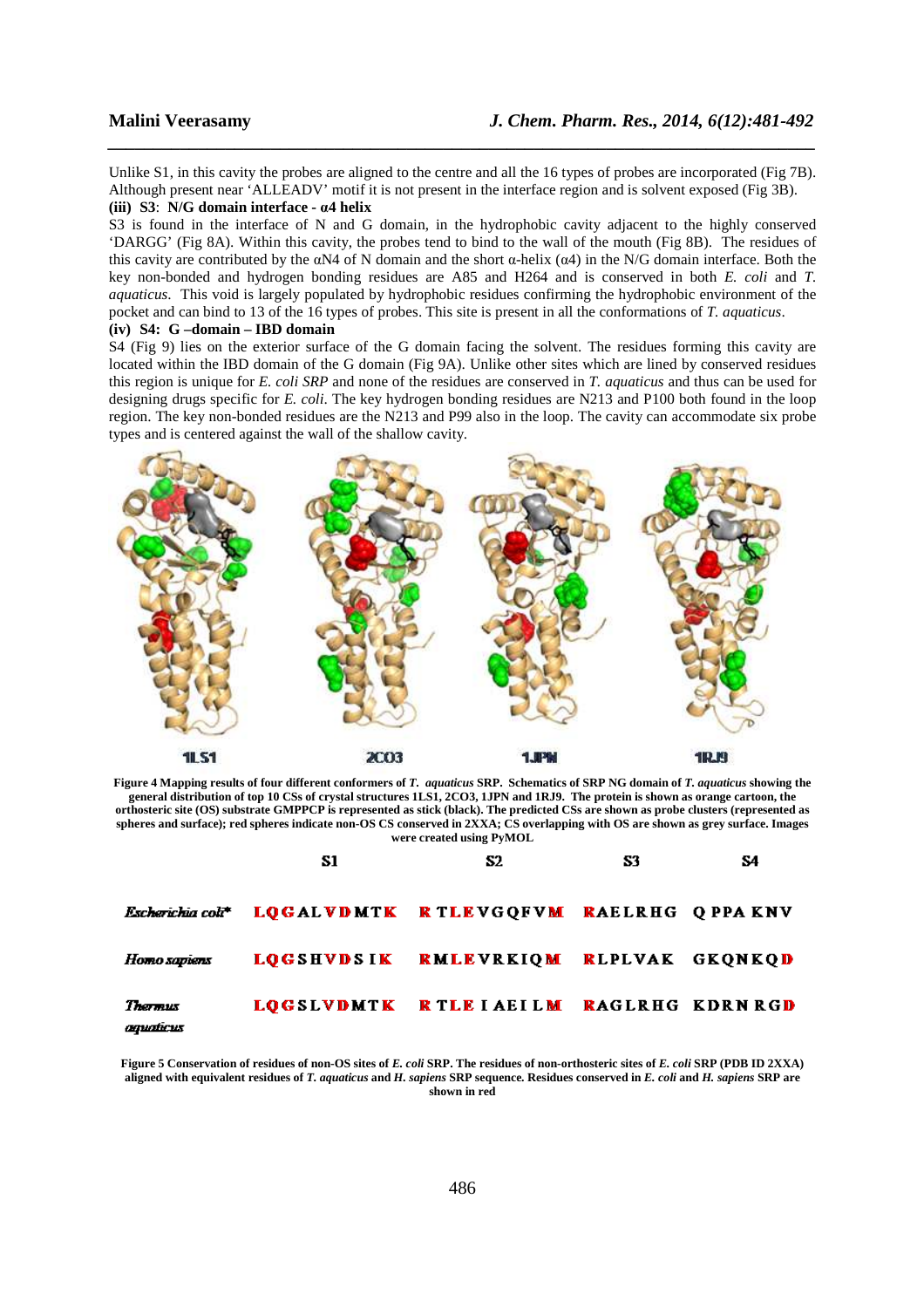

*\_\_\_\_\_\_\_\_\_\_\_\_\_\_\_\_\_\_\_\_\_\_\_\_\_\_\_\_\_\_\_\_\_\_\_\_\_\_\_\_\_\_\_\_\_\_\_\_\_\_\_\_\_\_\_\_\_\_\_\_\_\_\_\_\_\_\_\_\_\_\_\_\_\_\_\_\_\_*

**Figure 6 Non-orthosteric site S1: SRP-SR interface – P - loop. A close-up view of the probes in the non-orthosteric (OS) site S1 identified in mapping of 2XXA. Protein backbone is shown as a green cartoon. GMPPCP ligand is shown as black sticks. S1 (CS1) probes are shown as pink sticks. The orthosteric CS3 and CS6 are shown as salmon and green probe sticks overlapping the GMPPCP ligand. The interacting residues of S1 are labeled on the protein backbone. The G1, G2, G3 and G4 motifs are highlighted as blue. The S1 site shares residues with G1 motif and G4 motif (coloured blue) (B) Close up view of S1 with protein shown as green surface and the probes (pink sticks) scattered at the mouth of cavity** 



**Figure 7 Non-orthosteric Site S2: N-domain helix 2 and 3. A close-up view of the probes in the non-orthosteric (OS) site S2, identified by mapping of the 2XXA structure of SRP. Protein backbone is shown as green cartoon. Probes are shown as yellow sticks. The interacting residues and the secondary structure of the protein are labeled on the protein backbone and highlighted as light pink (B) A close up view of probes in S2. Protein backbone shown as green surface with the probes (yellow sticks) centered at the cavity and key residue T30 coloured light pink**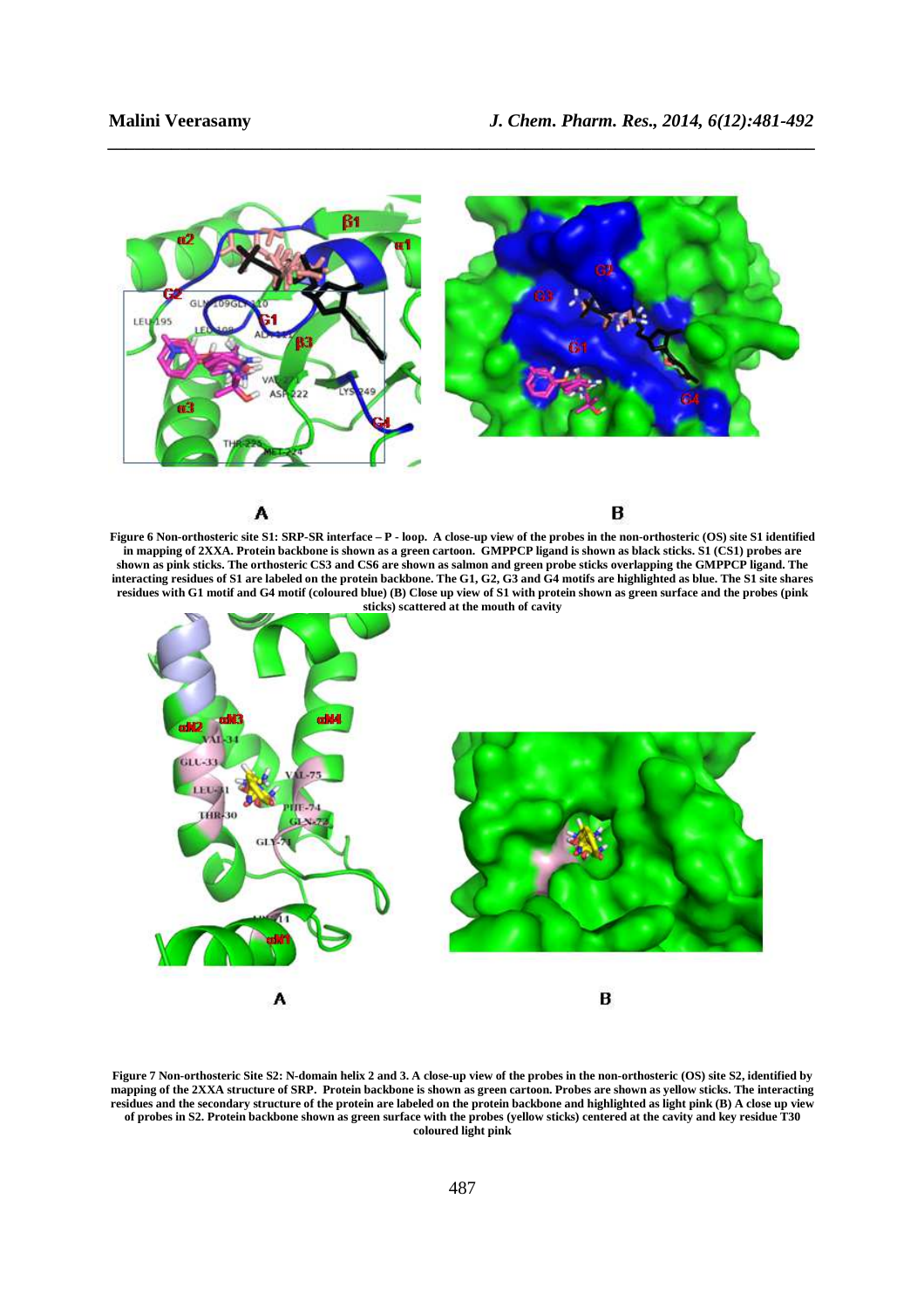B





**Figure 8 Non-orthosteric Site S3: N/G interface (A) A close-up view of the probes in the non-orthosteric (OS) S3 identified in mapping of the 2XXA structure of SRP. Protein backbone is shown as a green cartoon. Probes are shown as white sticks. The residues interacting with probe is labeled on the protein backbone (B) A close up view of S3 with protein backbone shown as green surface and the probes (white sticks) with only the side chains occupying the centre of cavity** 



A

**Figure 9 Non-orthosteric Site S4: G domain- α2 - α1b (A) A close-up view of the probes in the non-orthosteric (OS) S4 identified in mapping of the 2XXA structure of SRP. Protein backbone is shown as a green cartoon ribbon. Probes are shown as orange sticks. The interacting residues are labeled on the protein backbone (B) A close up view of S2 with protein shown as green surface and probes represented as orange sticks**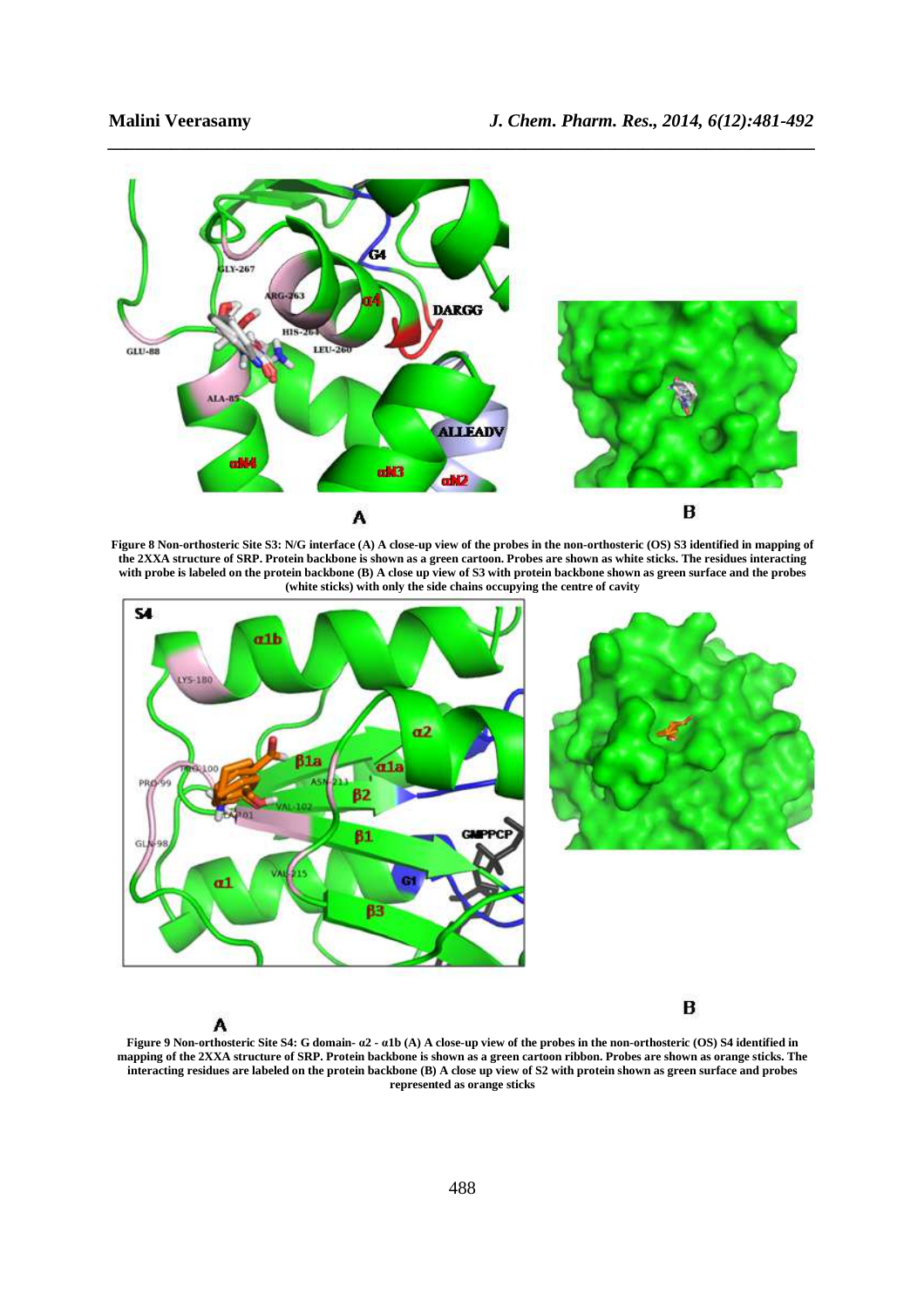# **Table S1** Summary of mapping results of four representative conformers of *T. aquaticus*

| <b>PDB</b><br>ID chain | ligands*      | Description of SRP† protein conformers                                                                   | Exp.<br><b>Method</b>   | <b>Resolution</b> | <b>Reference</b> |
|------------------------|---------------|----------------------------------------------------------------------------------------------------------|-------------------------|-------------------|------------------|
| Escherichia coli       |               |                                                                                                          |                         |                   |                  |
| 2XXA A                 | <b>GMPPCP</b> | Heterodimer, SRP co-crystallized with SR and in complex with 4.5S<br>RNA; GMPPCP is bound to active site | X-ray<br>diffraction    | 3.94              | [42]             |
| Thermus aquaticus      |               |                                                                                                          |                         |                   |                  |
| 1LS1A                  |               | Heterodimer, SRP co-crystallized with SR and in complex with 4.5S<br>RNA: GMPPCP is bound to active site | $X$ -ray<br>diffraction | 1.1               | $[34]$           |
| $2C03 \text{ A}$       | ED.GDP        | Apo monomer, SRP with no substrates bound to active site                                                 | X-ray<br>diffraction    | 1.24              | [43]             |
| 1JPN A                 | <b>GMPPNP</b> | Monomer, SRP with GMPPNP bound to active site.                                                           | X-ray<br>diffraction    | 1.97              | [44]             |
| 1RJ9 A                 | <b>GMPPCP</b> | Heterodimer, SRP co-crystallized with SR; GMPPCP bound to the<br>active site                             | X-ray<br>diffraction    | 1.9               | [32]             |

# **Table 1 List of PDB structures used in this study**

*\_\_\_\_\_\_\_\_\_\_\_\_\_\_\_\_\_\_\_\_\_\_\_\_\_\_\_\_\_\_\_\_\_\_\_\_\_\_\_\_\_\_\_\_\_\_\_\_\_\_\_\_\_\_\_\_\_\_\_\_\_\_\_\_\_\_\_\_\_\_\_\_\_\_\_\_\_\_*

**Table 2 Summary of conserved non-orthosteric sites found in SRP of** *E. coli* **and** *T. aquaticus*

| Non-OS in $E.$ coli | <b>Location in structure</b> | consensus site rank (cluster population) |        |       |        |        |
|---------------------|------------------------------|------------------------------------------|--------|-------|--------|--------|
|                     |                              | $2XXA$ A                                 | 1LS1 A | 2C03A | 1JPN A | 1RJ9 A |
|                     | G domain                     | 1(16)                                    |        | 2(13) | 2(13)  | 2(13)  |
| S2                  | N domain                     | 2(14)                                    |        |       |        |        |
|                     | N/G interface                | 3(13)                                    | 2(13)  | 5(8)  | 6(8)   | 10(2)  |
| S4                  | G domain                     | 4(6)                                     | 3(13)  |       |        |        |

## Table 3 Interacting residues of the 4 non-orthosteric binding sites of SRP of *E. coli.* Key residues are shown in bold

| Non-OS in | <b>Interacting residues</b>                                                                                                                      |                                                        | secondary                 | location                                  |  |
|-----------|--------------------------------------------------------------------------------------------------------------------------------------------------|--------------------------------------------------------|---------------------------|-------------------------------------------|--|
| E. coli   | E. coli                                                                                                                                          | <i>T. aquaticus</i>                                    | structure                 |                                           |  |
|           | L108 0109 G110 A111 L195 V221<br>D222 M224 T225 K249                                                                                             | L106 Q107 G108 S109 L218 D219<br>M220 T221 G222        | $P - loop$                | SRP-SR<br>domain.<br>interface            |  |
| 2         | R <sub>14</sub> T <sub>30</sub> L <sub>31</sub> E <sub>33</sub> V <sub>34</sub> G <sub>71</sub> O <sub>72</sub> F <sub>74</sub><br>V75 M297 V300 |                                                        | $\alpha$ N2 – $\alpha$ N4 | N domain                                  |  |
|           | R54 A85 E88 L260 R263 H264 G267                                                                                                                  | A85 L86 L87 R260 H261 G262                             | $\alpha$ 4 - $\alpha$ N3  | N/G domain interface                      |  |
| 4         | 098 P99 P100 A101 K180 N213<br>V215                                                                                                              | D97 R98 N99 V172 E173 A174 R175<br>A180 R181 D182 I183 | $\beta$ 1 - $\alpha$ 1 b  | SRP-<br>domain,<br>G<br>solvent interface |  |



Figure S1 Mapping results and general distribution of consensus sites in representative SRP structures of *T. aquaticus*. (A) Schematic of **SRP NG domain showing the general location of the predicted consensus sites (CS) in 1LS1 (chain A), 2CO3 (chain A), 1JPN (chain A) and 1RJ9 (chain A). The OS substrate (GMPPCP) is represented as stick (black). The protein is shown as light orange cartoon and top 10 predicted consensus sites of** *T. aquaticus* **are depicted as probe clusters represented as spheres ; colors reflect the rank (numbers of**  probe clusters per site); see legend for rank.. Images were created using PyMOL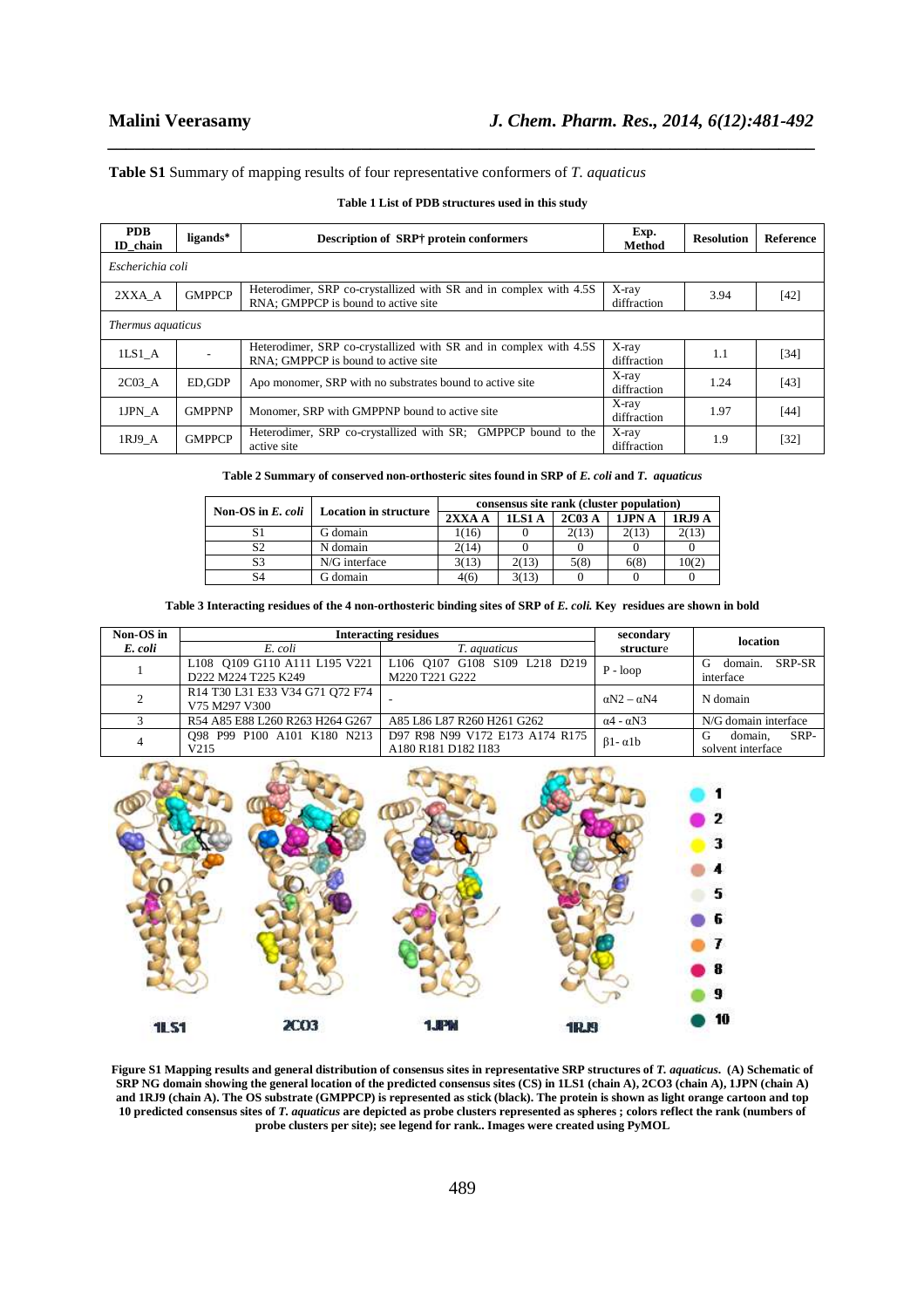| CS Rank | 1LS1 | 2CO <sub>3</sub> | 1JPN | 1RJ9 |
|---------|------|------------------|------|------|
|         | 26   | 13               | 16   | 26   |
| 2       | 22   | 13               | 16   | 14   |
| 3       | 20   | 12               | 15   | 12   |
|         | 10   | 11               | 13   | 11   |
| 5       |      | 8                | 12   | 8    |
| 6       | 2    | 6                | 8    |      |
| 7       | 2    |                  | 5    |      |
| 8       | 2    |                  | 4    | 3    |
| q       | 2    |                  | 3    | 2    |
| 10      | 0    | 3                | 2    | 2    |

*\_\_\_\_\_\_\_\_\_\_\_\_\_\_\_\_\_\_\_\_\_\_\_\_\_\_\_\_\_\_\_\_\_\_\_\_\_\_\_\_\_\_\_\_\_\_\_\_\_\_\_\_\_\_\_\_\_\_\_\_\_\_\_\_\_\_\_\_\_\_\_\_\_\_\_\_\_\_* **Table S2 Summary of mapping results of four representative conformers of** *T. aquaticus* 

# **CONCLUSION**

Finding new drug targets and targeting the non-orthosteric drug binding sites of protein and enzymes are the current focus in the field of drug discovery [37]. The non-OS binding sites provide scope for specific targeting by binding to less conserved regions of SRP. The availability of experimental structures of SRPs in free and receptor bound forms has provided opportunity for structure based drug designing using computational methods. In this work, we report the application of a fragment-based algorithm, FTMAP, to map the surface of the *E. coli* SRP for druggable sites distinct from the orthosteric site (OS).

We found four non-OS sites binding sites in *E. coli* which were structurally conserved in *T. aquaticus*, a distant homologue of *E. coli*. Since the residues forming these sites are not conserved in human SRP these sites can be valuable for identifying small molecule inhibitors selective against *E. coli*. Among the four sites, Site 1 is found next to the OS site and is of relatively rigid nature as it is found in four different conformers of SRP. Since all sixteen types of probe types bind to this site, this is a potential druggable site. Also, as this site shares residues with P-loop of G1 motif it has direct influence on the orthosteric site and also on the heterodimer formation. Therefore small molecules binding to this site would compete for the active site residues and prevent the GTP binding or can act as potential protein-protein interaction inhibitors of heterodimer formation.

Unlike the stable S1 site, the S2 non-orthosteric site of N-domain is transient and suggests this pocket may form less frequently and may be associated with particular state of SRP. The dynamic nature of N-domain supports this transient appearance [34]. The role of N-domain in *E. coli* for the efficient signal sequence binding and translocation has been established by both biochemical and genetic analysis [19,38]. Therefore, binding of the small molecules in this site would affect protein translocation or may freeze SRP in one particular conformation preventing the recycling of this molecule necessary for the co-translational translocation process.

S3 represents pocket formed at the N/G domain interface, in the hydrophobic core of the SRP molecule and adjacent to 'DARGG' motif. Finding a binding site in this region was surprising as previous reports confirm that this interface forms a tightly packed environment [33]. Since this site is found in all the crystal structures we believe that this site although being small is a potential drug binding site. Occupying the junctions of two domains, it is possible that small molecules occupying these locations would stabilize inter-domain packing interactions and thus hinder conformational flexibility. This impact is supported by previously reported experimental evidences, where mutation of the two glycine residues of 'DARGG' motif are lethal to *E. coli* [33]*.* 

 The residues of the S4 are the most poorly conserved among the four sites. Although there is no information available connecting the significance of residues towards the function, we presume that alterations in this region may indirectly affect the movement of 'P loop' (G1 motif) towards the orthosteric site and GTP binding as the residues of this site are on the same beta sheet structure as the origin of 'P-loop'. Thus binding of small molecule inhibitors may act as allosteric inhibitors.

Since all these sites are located in allosteric space of the protein which explains the discrepancy in the occurrence of the consensus sites within the structures of *T. aquaticus* (Table 2), these sites may be used for the selective allosteric modulation [39]. Also, as these non-OS sites were predicted from a single crystal structure it is logical to presume that using new generation computational methods such as molecular dynamics [40] and accelerated molecular dynamics [41] would reveal more sites that can be used for species specific inhibition.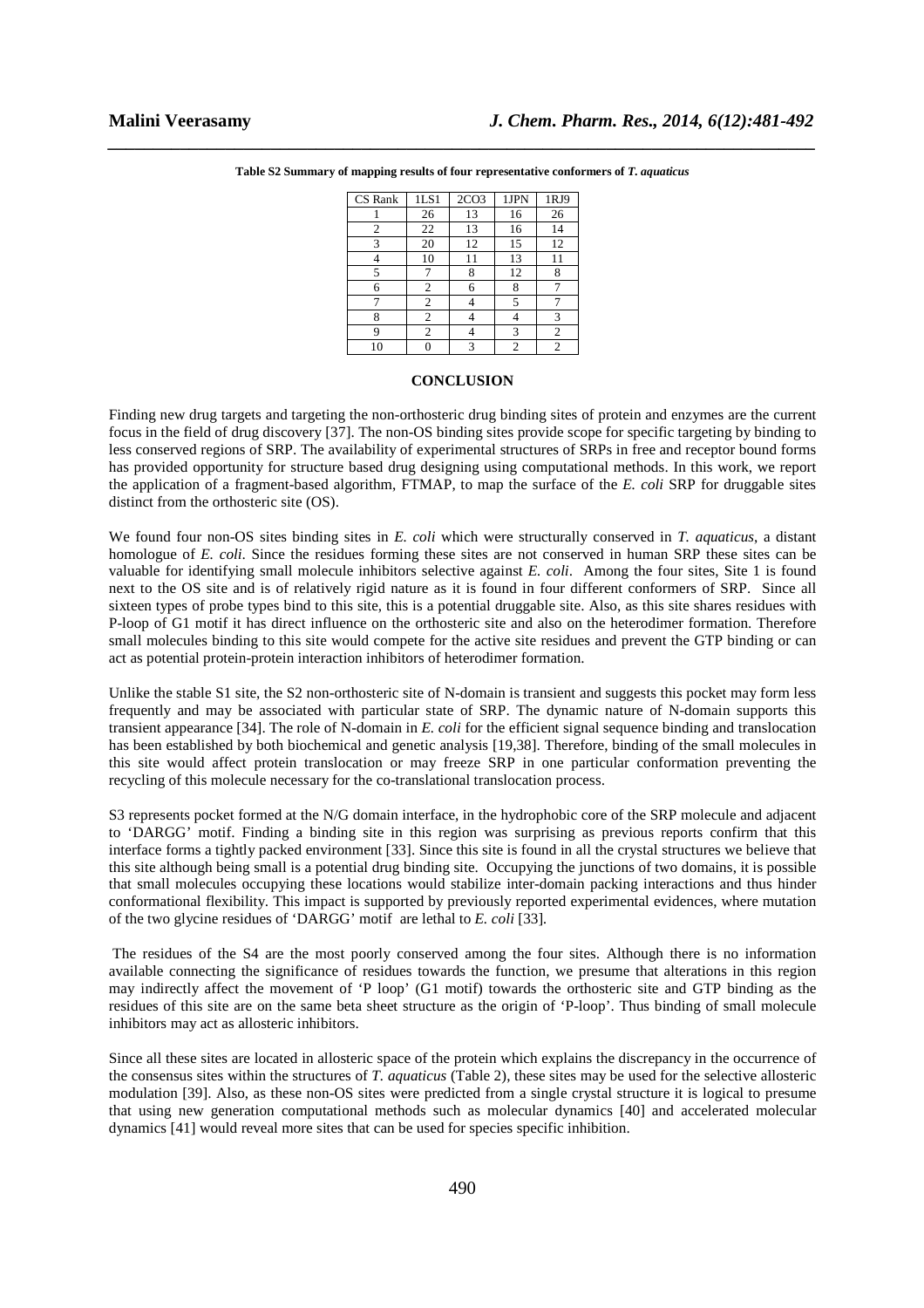This study is a starting point of the virtual screening of existing drug-like compound libraries for ligands that can bind to this pocket with high affinity. Also, as an alternative approach these probes can be developed and extended (fragment evolution and fragment linking) to design larger molecules. Although SRP is the target protein to begin such screening studies it is expected that additional druggable sites are present on SR (FtsY), which is a homologue to this protein. This study can also be extended to other essential proteins of prokaryotes with human homologues.

*\_\_\_\_\_\_\_\_\_\_\_\_\_\_\_\_\_\_\_\_\_\_\_\_\_\_\_\_\_\_\_\_\_\_\_\_\_\_\_\_\_\_\_\_\_\_\_\_\_\_\_\_\_\_\_\_\_\_\_\_\_\_\_\_\_\_\_\_\_\_\_\_\_\_\_\_\_\_*

## **Acknowledgements**

MV gratefully acknowledges the financial assistance provided by the Indian Council of Medical Research (ICMR) for Senior Research Fellowship.

# **REFERENCES**

[1] P. Nordmann, T. Naas, N. Fortineau, L. Poirel, *Curr. Opin. Microbiol.* **2007**, 10, 436–40.

[2] D. J. Payne, M. N. Gwynn, D. J. Holmes, M. Rosenberg, *Methods Mol. Biol.* **2004**, 266, 231–259.

[3] T. P. Soares da Costa, W. Tieu, M. Y. Yap, N. R. Pendini, S. W. Polyak, D. Sejer Pedersen, R. Morona, J. D. Turnidge, J. C. Wallace, M. C. J. Wilce, G. W. Booker, A. D. Abell, *J. Biol. Chem.* **2012**, 287, 17823–17832.

[4] R. Zoraghi, R. H. See, P. Axerio-Cilies, N. S. Kumar, H. Gong, A. Moreau, M. Hsing, S. Kaur, R. D. Swayze, L.

Worrall, E. Amandoron, T. Lian, L. Jackson, J. Jiang, L. Thorson, C. Labriere, L. Foster, R. C. Brunham, W. R. McMaster, B. B. Finlay, N. C. Strynadka, A. Cherkasov, R. N. Young, N. E. Reiner, *Antimicrob. Agents Chemother.* **2011**, 55, 2042–2053.

[5] L. Wang, B. Martin, R. Brenneman, L. M. Luttrell, S. Maudsley, *J. Pharmacol. Exp. Ther.* **2009**, 331, 340–8.

[6] A. Peracchi, A. Mozzarelli, *Biochim. Biophys. Acta* **2011**, 1814, 922–33.

[7] J. A. Lewis, E. P. Lebois, C. W. Lindsley, *Curr. Opin. Chem. Biol.* **2008**, 12, 269–80.

[8] P. J. Hajduk, J. R. Huth, S. W. Fesik, *J. Med. Chem.* **2005**, 48, 2518–25.

[9] C. Mattos, D. Ringe, *Nat. Biotechnol.* **1996**, 14, 595–9.

[10] A. T. R. Laurie, R. M. Jackson, *Bioinformatics* **2005**, 21, 1908–1916.

[11] F. Glaser, R. J. Morris, R. J. Najmanovich, R. A. Laskowski, J. M. Thornton, *Proteins Struct. Funct. Genet.* **2006**, 62, 479–488.

[12] J. An, M. Totrov, R. Abagyan, *Mol. Cell. Proteomics* **2005**, 4, 752–761.

[13] R. Brenke, D. Kozakov, G.-Y. Chuang, D. Beglov, D. Hall, M. R. Landon, C. Mattos, S. Vajda, *Bioinformatics* **2009**, 25, 621–7.

[14] N. Huang, M. P. Jacobson, *PLoS One* **2010**, 5, e10109.

[15] C. H. Ngan, T. Bohnuud, S. E. Mottarella, D. Beglov, E. A. Villar, D. R. Hall, D. Kozakov, S. Vajda, **2012**, 40, 271–275.

- [16] R. J. Keenan, D. M. Freymann, R. M. Stroud, P. Walter, *Annu. Rev. Biochem.* **2001**, 70, 755–775.
- [17] G. J. Phillips, T. J. Silhavy, *Nature* **1992**, 359, 744–746.
- [18] H. Tian, J. Beckwith, **2002**, DOI 10.1128/JB.184.1.111.
- [19] H. Tian, J. Beckwith, *J. Bacteriol.* **2002**, 184, 111–118.
- [20] N. D. Ulbrandt, J. A. Newitt, H. D. Bernstein, **1997**, 88, 187–196.
- [21] K. Nagai, C. Oubridge, A. Kuglstatter, E. Menichelli, C. Isel, L. Jovine, **2003**, 22, 3479–3485.

[22] M. A. Poritz, H. D. Bernstein, K. Strub, D. Zopf, H. Wilhelm, P. Walter, *Science* **1990**, 250, 1111–1117.

- [23] R. Gilmore, G. Blobel, 1983, 35, 677–685.
- [24] M. R. Pool, J. Stumm, T. A. Fulga, I. Sinning, B. Dobberstein, *Science* **2002**, 297, 1345–1348.
- [25] L. F. Estrozi, D. Boehringer, S.-O. Shan, N. Ban, C. Schaffitzel, *Nat. Struct. Mol. Biol.* **2011**, 18, 88–90.
- [26] T. Connolly, P. J. Rapiejko, R. Gilmoret, **1991**, 1171–1173.

[27] R. Kusters, G. Lentzen, E. Eppens, A. van Geel, C. C. van der Weijden, W. Wintermeyer, J. Luirink, *FEBS Lett.* **1995**, 372, 253–8.

- [28] J. D. Miller, H. D. Bernstein, P. Walter, *Nature* **1994**, 367, 657–9.
- [29] D. M. Freymann, R. J. Keenan, R. M. Stroud, P. Walter, *Nature* **1997**, 385, 361–4.
- [30] C. Y. Janda, J. Li, C. Oubridge, H. Hernández, C. V Robinson, K. Nagai, *Nature* **2010**, 465, 507–510.
- [31] R. T. Batey, R. P. Rambo, L. Lucast, B. Rha, J. A. Doudna, *Science* **2000**, 287, 1232–1239.
- [32] P. F. Egea, S.-O. Shan, J. Napetschnig, D. F. Savage, P. Walter, R. M. Stroud, *Nature* **2004**, 427, 215–21.
- [33] Y. Lu, H. Y. Qi, J. B. Hyndman, N. D. Ulbrandt, A. Teplyakov, N. Tomasevic, H. D. Bernstein, *EMBO J.* **2001**, 20, 6724–6734.
- [34] U. D. Ramirez, G. Minasov, P. J. Focia, R. M. Stroud, P. Walter, P. Kuhn, D. M. Freymann, *J. Mol. Biol.* **2002**, 320, 783–99.